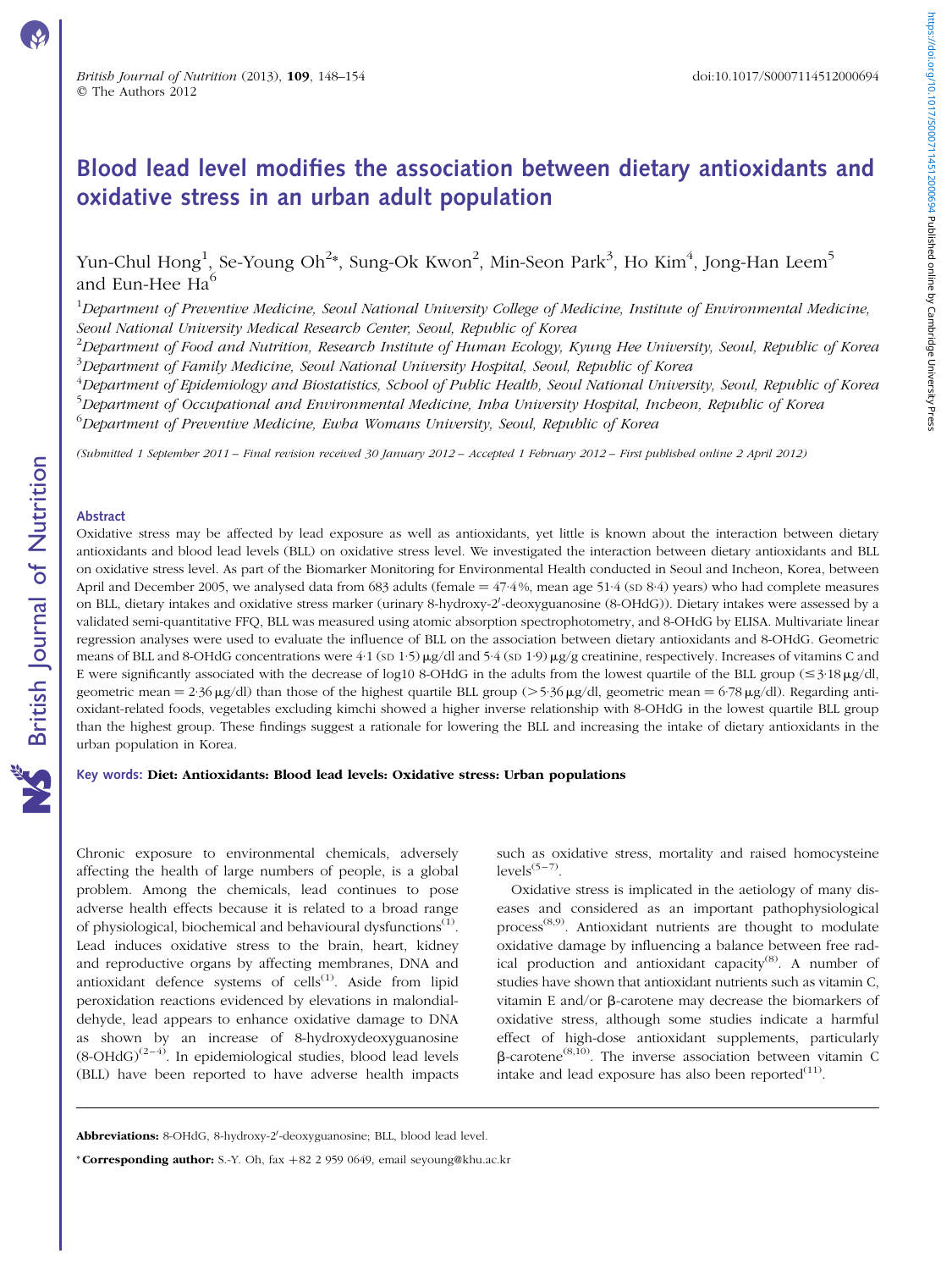A few studies have examined the interaction between diet and environmental exposure with regard to health. Arora et  $al^{(12)}$  found maternal dietary PUFA as a modifier in the transfer of lead from bone to breast milk. A possible modifying effect of arsenic exposure on the relationship between nutrition and arsenic-induced health outcomes has also been suggested<sup>(13)</sup>. Even though there were a few studies examining the interaction between nutrition and environmental exposure on health outcomes, the relationship between dietary antioxidants and oxidative stress has not been investigated in terms of BLL. The Biomarker Monitoring for Environmental Health was conducted to examine the health effects of environmental chemical exposure in the adult population. As part of the investigation, we evaluated whether the association between dietary antioxidants and oxidative stress in urban adults is modified by the degree of lead exposure.

# Materials and methods

## Participants and data collection

The present study was conducted according to the guidelines laid down in the Declaration of Helsinki and all procedures involving human subjects were approved by the Institutional Review Board of the Ewha Womans University Hospital and Inha University Hospital. Written informed consent was obtained from all participants when they visited the hospitals for health check-ups. Briefly, between April and December 2005, the Biomarker Monitoring for Environmental Health (principal investigator, Y.-C. H.) recruited 1131 adults, 40 years old or more, from two large cities, Seoul and Incheon, in Korea, who agreed to participate. Because we did not limit to one person per family, married couples could enrol into the study. We chose the cities because they are large cities with population sizes over 2·5 million and close enough to share the same urban lifestyle. Seoul is much larger and more metropolitan than Incheon, which is a harbour city on the west coast of the Korean Peninsula.

Of those 1131 participants, we excluded 124 adults with a previous history of disease that could affect the levels of oxidative stress markers, such as cancer  $(n 31)$ , stroke  $(n 14)$ , myocardial infarction  $(n 32)$ , current medication for tuberculosis  $(n, 3)$ , acute hepatitis  $(n, 2)$ , chronic bronchitis  $(n, 9)$  and arthritis  $(n \ 33)$ . We further excluded 292 adults whose BLL were missing, and thirty-two adults whose energy intake was either less than 2092 kJ (500 kcal) or greater than 20 920 kJ  $(5000 \text{ kcal})^{(14)}$ . As a result, a total of 683 adults were included in the data analyses. There was no difference of BLL and dietary intakes between our participants and the 124 adults excluded from the analyses due to their health conditions. The remaining 324 adults excluded due to lack of BLL or inappropriate energy intake values had lower proportions of males, smokers and drinkers and received less education than those included in the analyses.

Trained interviewers collected information on demographics, lifestyle habits, medical history, dietary intake and environmental exposure using a structured questionnaire. The height and weight of each subject were assessed according

to standard recommended procedures. After the interviews, fasting blood and single urine samples were collected and stored at  $-70^{\circ}$ C until analysis. A sample of up to 3 ml of each participant's blood was collected in a BD vacutainer (Becton Dickinson Company) containing K2 EDTA (Becton Dickinson Company) and preserved at  $-20^{\circ}$ C.

# Measurement of biomarkers

As an oxidative stress biomarker, urinary levels of 8-OHdG were measured using the New 8-OHdG Check ELISA kit (JaICA) according to the manufacturer's instructions. The levels were divided by urinary creatinine concentrations to adjust the dilution in urine.

We used whole blood for the measurement of blood lead concentrations. Blood samples were diluted with 0.1% Triton X-100 solution, and then analysed by atomic absorption spectrometry on an Analyst 100 instrument (Perkin-Elmer) using a graphite tube atomiser (HGA 800; Perkin-Elmer GmbH). Lead concentrations were quantified in  ${}^{2}H$  background correction mode. The limit of detection was 0·097 mg/dl. The respective intra- and inter-assay CV for the blood lead concentrations were 2·9 and 5·3 % and those for the urinary 8-OHdG concentrations were 5·2 and 7·5 %.

We measured urinary creatinine levels using a HITACHI 7600 instrument (HITACHI). Briefly, 10 ml of urine and 300 ml of picric acid solution (Wako) were mixed at room temperature for 3 min, and absorbance of the solution was measured at 505 nm. Following this,  $75 \mu l$  of alkaline solution (Wako) were added for 4 min, and absorbance of the solution was measured at 570 nm. The mean of the two values measured at 505 and 570 nm was used as the creatinine level.

## Dietary assessment

We assessed usual dietary intake by a validated semi-quantitative FFQ used in the Korean Genome Epidemiologic Study<sup>(15)</sup>. Respective median correlation coefficients were 0·45 and 0.39 ( $P<0.01$ ) for reproducibility and validity of this instrument $(15)$ . The FFQ contains 103 food items with nine nonoverlapping frequency response categories, ranging from 'rarely use' to have 'three or more times per day' in reference to the preceding year. For fruit items, participants were asked to mark one category among four on how long they ate the items: 3, 6, 9 and 12 months. For all foods, the possibility of specifying the use of a small, average or large portion was offered. For easy understanding of portion size, we provided pictures on serving size for food items on their own pages.

The amount of each food item included in the FFQ was converted into grams, from which the daily intakes of nutrients were calculated using DS 24 (Human Nutrition Lab, Seoul National University & AI/DB Lab, Sookmyung Women's University, 1996). For fruit and vegetable intakes, daily servings were calculated based on intake frequencies and portion size options. We divided vegetable intake into kimchi and other vegetables due to the relatively high Na content of kimchi.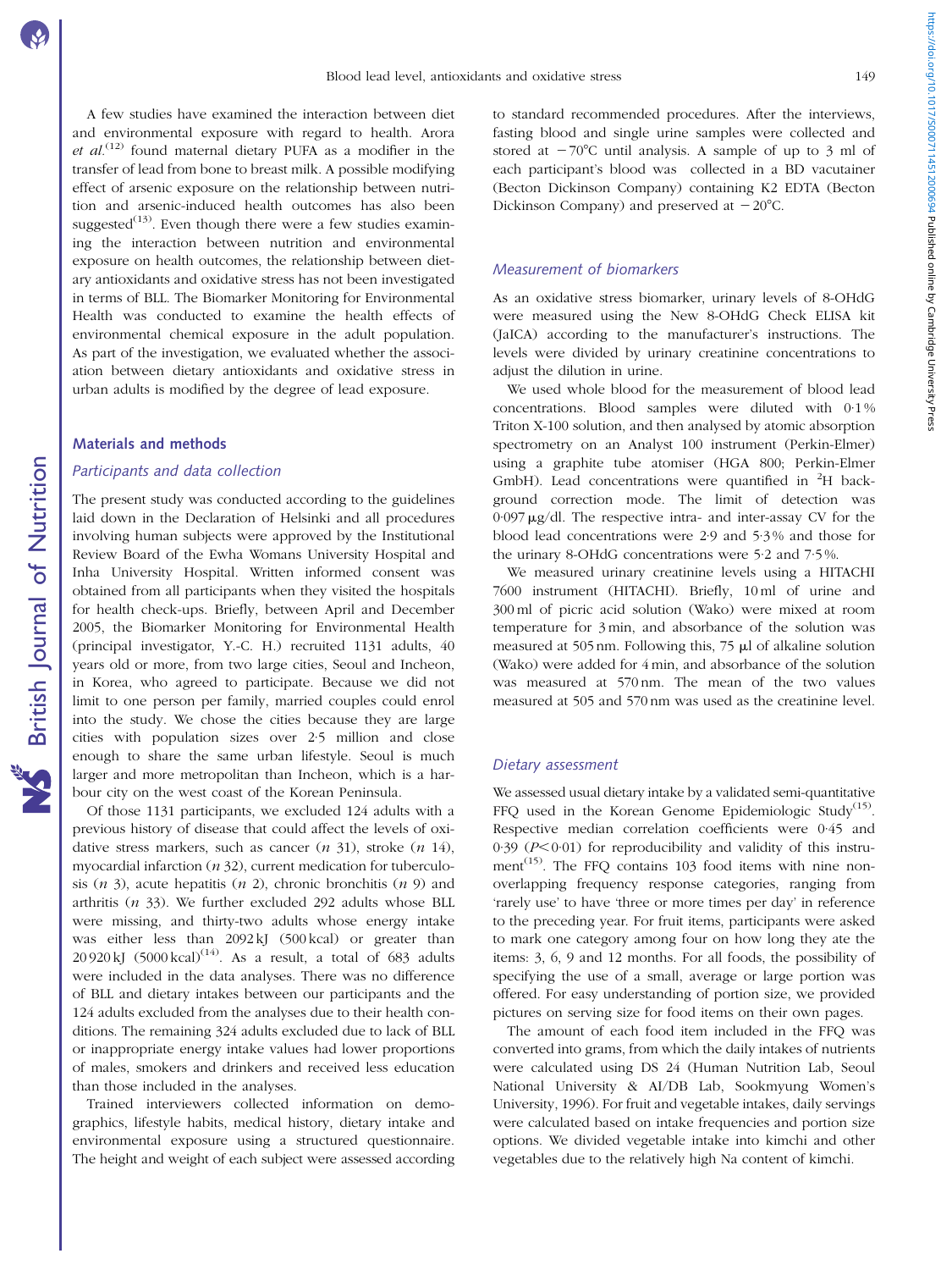# Potential confounders

We assessed smoking (never, past smoker, current smoker), alcohol consumption (never, past drinker, current drinker), nutrition supplement intake (yes/no), exercise (yes/no) and educational levels (nine categories from no schooling to graduate school or more) with a structured questionnaire. BMI was calculated using height and weight values.

# Statistical analysis

80

90

British Journal of Nutrition

**NS** British Journal of Nutrition

BLL and 8-OHdG values were log10-transformed because of their skewed distribution. Intake variables were log-transformed due to similar reasons. All intake variables were adjusted for total energy by taking the residual from a linear regression model in which total energy intake was the independent variable and the respective intake variable was the dependent variable $^{(14)}$ . We evaluated the association between general characteristics and either BLL or 8-OHdG by one-way ANOVA or simple regression. The Scheffe´ multiple comparison test was performed as appropriate<sup> $(16)$ </sup>. Partial correlation analyses were used to find the relationship of dietary antioxidants with BLL or 8-OHdG.

We analysed the association between oxidative stress and intake variables in terms of BLL levels using multivariate

linear regression models. We obtained the relative change of oxidative stress level by the inter-quartile range of the nutrients and the daily intake frequencies of fruit and vegetables in Q1–Q3 BLL groups as compared to the Q4 BLL group. The analytical models included main and interactive effects of BLL and the intake variable as well as key covariates including age, education, BMI, total energy intake as continuous variables and sex, nutrition supplement, alcohol consumption, smoking and exercise as categorical variables. There was no difference of interactive effects between BLL and dietary variables by sex; and thus we reported data for the total sample. The results were reported as  $log10 \beta$ -coefficients with their standard errors of oxidative stress (8-OHdG). Significance was set at  $P < 0.05$ .

# **Results**

The participants' BLL, except for a few cases, were relatively normally distributed (Fig. 1). The geometric mean of BLL was close to  $4 \mu g/dl$  [\(Table 1\)](#page-3-0). The geometric mean of the highest quartile BLL group  $(6.78 \,\mu\text{g}/\text{d}l)$  was 2.9-fold higher than the lowest quartile group of BLL  $(2.36 \,\mu\text{g}/\text{dl})$ . Cut-off points of BLL were  $\leq$ 3·18 and  $>$ 5·36  $\mu$ g/dl for the lowest and the highest BLL groups, respectively. Only 1·0 % had a BLL  $>10 \mu g/dl$ , which is a critical value established by the

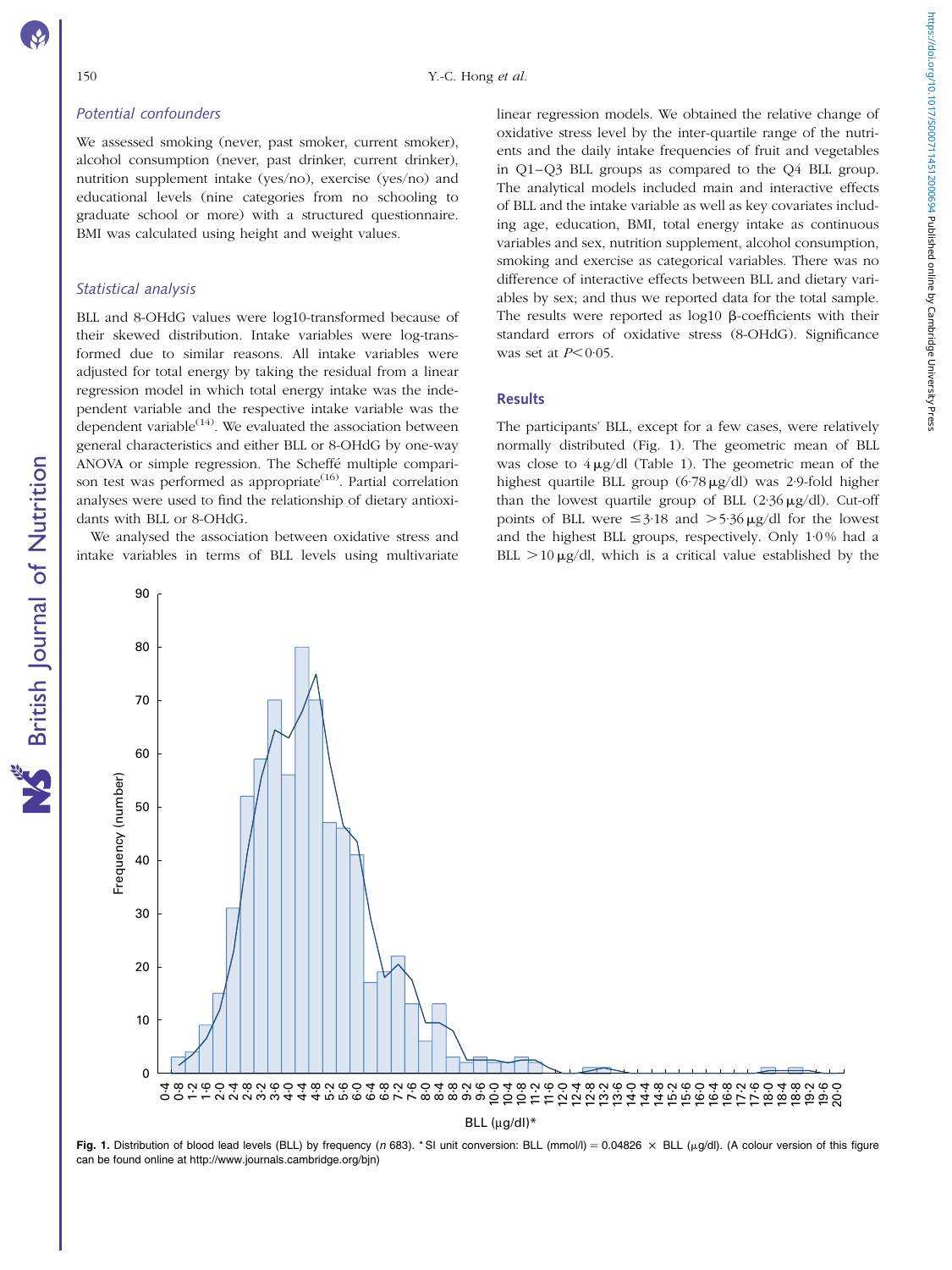<span id="page-3-0"></span>

|  |  |  |  |  | Table 1. Blood lead levels (BLL) and urinary 8-hydroxy-2'-deoxyguanosine (8-OHdG) levels by BLL groups |  |  |  |
|--|--|--|--|--|--------------------------------------------------------------------------------------------------------|--|--|--|
|--|--|--|--|--|--------------------------------------------------------------------------------------------------------|--|--|--|

(Mean values and standard deviations,  $n$  683)

|                |       |           | $BLL^*(\mu g/dl)$ |     |              |         |           | 8-OHdG $\dagger$ ( $\mu$ g/g creatinine) |     |              |
|----------------|-------|-----------|-------------------|-----|--------------|---------|-----------|------------------------------------------|-----|--------------|
| <b>BLL</b>     | Mean  | <b>SD</b> | GМ                | GSD | Range        | Mean    | <b>SD</b> | <b>GM</b>                                | GSD | Range        |
| Q1             | 2.5   | 0.6       | 2.4               | 1.4 | $0.5 - 3.2$  | 2.6     | 0.8       | 2.4                                      | 1.5 | $0.3 - 3.8$  |
| Q <sub>2</sub> | $3-7$ | 0.3       | $3-7$             | 1.1 | $3.2 - 4.2$  | 4.7     | 0.5       | $4-7$                                    | 1.5 | $3.9 - 5.6$  |
| Q3             | $4-7$ | 0.3       | 4.7               | 1.1 | $4.2 - 5.4$  | $6 - 7$ | 0.7       | $6-6$                                    | 1.5 | $5.6 - 8.0$  |
| Q4             | 7.0   | 1.9       | $6-8$             | 1.2 | $5.4 - 18.6$ | 12.3    | 6.2       | 11-5                                     | 1.6 | $8.0 - 60.7$ |
| Total          | 4.5   | 9۱        | 4.1               | 1.5 |              | $6-6$   | 4.8       | $5-4$                                    | 1.5 |              |

GM, geometric mean; GSD, geometric standard deviation; Q, quartile.

\* SI unit conversion: BLL (mmol/l) =  $0.04826 \times$  BLL ( $\mu$ g/dl)

 $\dagger$  SI unit conversion: 8-OHdG ( $\mu$ mol/mol) = 0·399  $\times$  8-OHdG ( $\mu$ g/g creatinine).

US Centers for Disease Control and Prevention  $(CDC)^{(17)}$ . The geometric mean of urinary 8-OHdG was  $5.43 \mu$ g/g creatinine, showing a wide range of distribution. The level of urinary 8-OHdG was 4·7-fold greater in highest quartile group of 8-OHdG than the lowest 8-OhdG group.

The mean age of the participants was 51·4 years and approximately half of them were females (Table 2). Proportions of current smokers and drinkers were 21 and 55 %, respectively. BLL were higher in participants that were males, smokers, alcohol drinkers or supplement non-users (Table 2). Excretion of urinary 8-OHdG was positively related to age, alcohol consumption and supplement use.

Among the participants, 50 and 65 % met the Korean Dietary Reference Intakes  $(DRI)^{(18)}$  for vitamin A and C, respectively ([Table 3\)](#page-4-0). Approximately one-third of them had vitamin E and energy intakes above the Korean DRI. Participants consumed 3·3 and 3·5 servings of kimchi and other vegetables, respectively, as well as 1·0 serving of fruits per day, on average. Intakes of antioxidant nutrients and related foods were not associated with BLL and 8-OHdG after controlling for age and sex.

In multivariate analyses, there were significantly greater negative associations of 8-OHdG with vitamin C and E intakes in the lowest quartile group of BLL  $(\leq 3.18 \,\mu\text{g/dl})$  as compared

Table 2. Background characteristics and their association with blood lead levels (BLL) and urinary 8-hydroxy-2'-deoxyguanosine (8-OHdG) levels (Number of studies, percentages, mean values and standard deviations,  $n$  683)

|                        |     |          |                  | $BLL^*$ ( $\mu$ g/dl) |             |            | 8-OHdG $\dagger$ ( $\mu$ g/g creatinine) |             |
|------------------------|-----|----------|------------------|-----------------------|-------------|------------|------------------------------------------|-------------|
|                        | n   | $\%$     | Mean             | SD                    | $P\ddagger$ | Mean       | SD                                       | $P\ddagger$ |
| Age (years)            |     |          | $-0.001$ §       | 0.001                 | 0.31        | $0.007$ §  | 0.001                                    | < 0.01      |
| Mean                   |     | 51.4     |                  |                       |             |            |                                          |             |
| SD                     |     | 8.4      |                  |                       |             |            |                                          |             |
| BMI $(kg/m2)$          |     |          | $0.006$ §        | 0.003                 | 0.03        | $-0.006$ § | 0.004                                    | 0.12        |
| Mean                   |     | 24.0     |                  |                       |             |            |                                          |             |
| SD                     |     | 2.7      |                  |                       |             |            |                                          |             |
| Sex                    |     |          |                  |                       | < 0.01      |            |                                          | 0.07        |
| Male                   | 359 | 52.6     | 4.7              | 1.4                   |             | 5.2        | 1.9                                      |             |
| Female                 | 324 | 47.4     | 3.5              | $1-6$                 |             | 5.7        | 1.9                                      |             |
| Smoking status         |     |          |                  |                       | < 0.01      |            |                                          | 0.23        |
| Never smoker           | 360 | $56-8$   | 3.7 <sup>a</sup> | $1-6$                 |             | $5-6$      | 1.9                                      |             |
| Past smoker            | 139 | 21.9     | 4.6 <sup>b</sup> | 1.4                   |             | $5-1$      | 1.9                                      |             |
| Current smoker         | 135 | 21.3     | 4.9 <sup>b</sup> | 1.4                   |             | $5-2$      | 1.9                                      |             |
| Alcoholic beverage use |     |          |                  |                       | < 0.01      |            |                                          | 0.04        |
| Never drinker          | 251 | $38 - 7$ | 3.6 <sup>a</sup> | $1-6$                 |             | $5 - 7$    | 1.9                                      |             |
| Past drinker           | 41  | $6-3$    | $4.5^b$          | 1.4                   |             | $6 - 1$    | 1.9                                      |             |
| Current drinker        | 357 | $55-0$   | 4.5 <sup>b</sup> | 1.5                   |             | $5-1$      | 1.9                                      |             |
| Current exercise       |     |          |                  |                       | 0.70        |            |                                          | 0.93        |
| <b>No</b>              | 282 | 42.3     | 4.1              | 1.5                   |             | 5.5        | 1.9                                      |             |
| Yes                    | 384 | 57.7     | 4.1              | $1-6$                 |             | 5.5        | 1.8                                      |             |
| Current supplement use |     |          |                  |                       | < 0.01      |            |                                          | 0.03        |
| <b>No</b>              | 384 | $63-4$   | 4.3              | 1.5                   |             | $5-1$      | 1.9                                      |             |
| Yes                    | 222 | $36-6$   | $3-8$            | $1-6$                 |             | 5.7        | 1.9                                      |             |
| <b>Education level</b> |     |          |                  |                       | 0.19        |            |                                          | 0.25        |
| $<$ High school        | 166 | $26 - 7$ | $4-0$            | 1.5                   |             | 5.8        | 1.9                                      |             |
| High school            | 241 | $38 - 7$ | 4.2              | 1.5                   |             | 5.2        | 1.9                                      |             |
| $>$ High school        | 216 | 34.7     | 3.9              | 1.6                   |             | $5-4$      | 1.9                                      |             |

a,b Mean values within a column with unlike superscript letters were significantly different  $(P<0.05$ , Scheffé multiple comparison test).

\* SI unit conversion: BLL (mmol/l) =  $0.04826 \times$  BLL ( $\mu$ g/dl).

 $\dagger$  SI unit conversion: 8-OHdG ( $\mu$ mol/mol) = 0.399  $\times$  8-OHdG ( $\mu$ g/g creatinine).

‡ Simple regression or one-way ANOVA.

 $$$  Log10  $\beta$ 

British Journal of Nutrition

**NS** British Journal of Nutrition

 $\parallel$  Log10 se.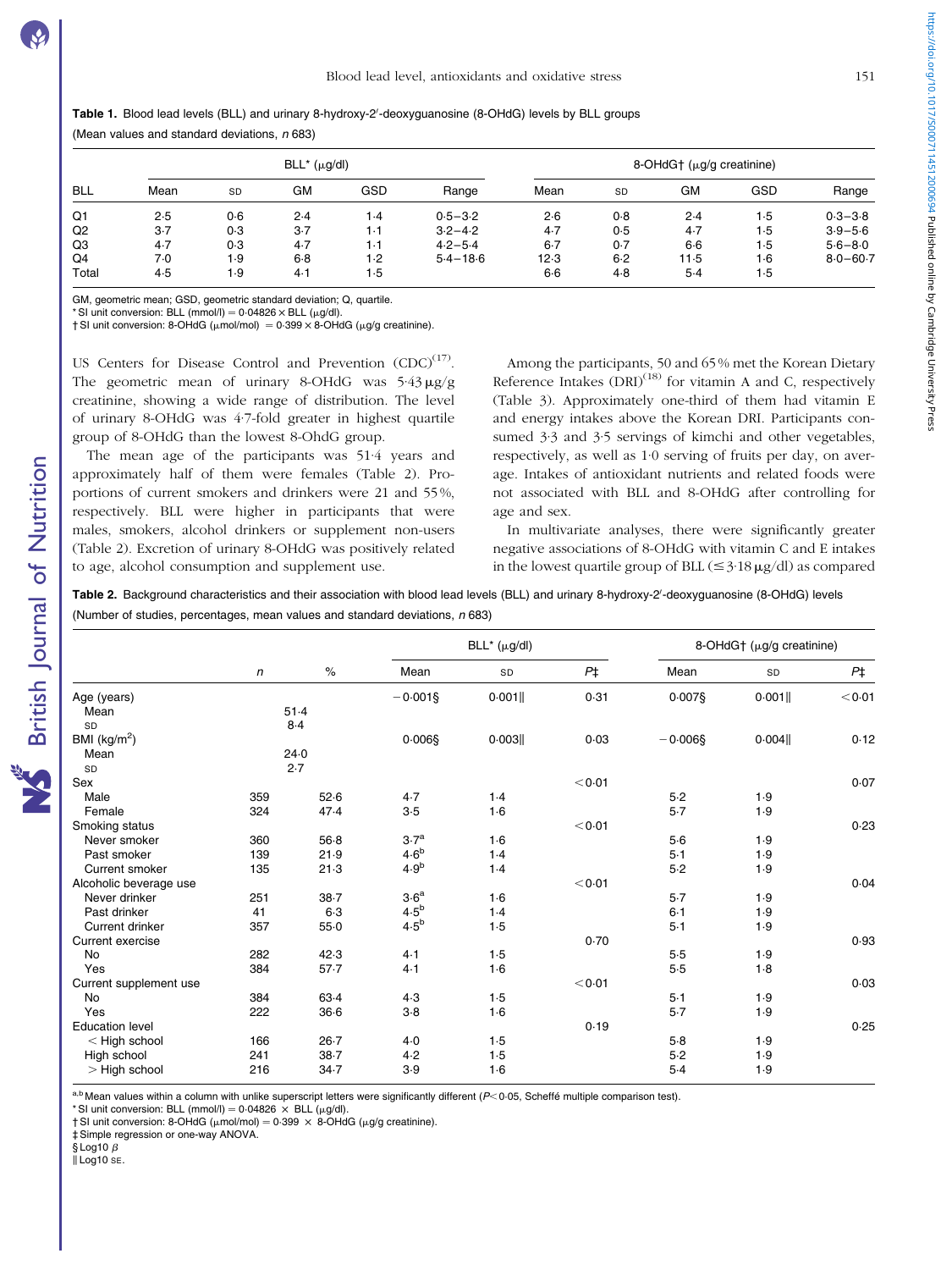<span id="page-4-0"></span>(Mean values and standard deviations, medians and ranges,  $n$  683)

|                              |       |           |        |              |                  | <b>BLL</b> |       | 8-OHdG   |       |
|------------------------------|-------|-----------|--------|--------------|------------------|------------|-------|----------|-------|
| Diet                         | Mean  | <b>SD</b> | Median | Range        | Meeting KDRI (%) |            | P     |          | P     |
| Total energy                 |       |           |        |              |                  |            |       |          |       |
| kJ                           | 7683  | 2554      | 7331   | 6012-8834    | $32 - 1$         | $-0.066$   | 0.085 | $-0.010$ | 0.789 |
| kcal                         | 1835  | 610       | 1751   | 1436-2110    |                  |            |       |          |       |
| Vitamin A $(\mu q$ RE)       | 564   | 409       | 461    | $290 - 719$  | 49.3             | 0.023      | 0.510 | 0.025    | 0.514 |
| Vitamin C (mg)               | 117   | 87        | 97     | $58 - 153$   | $64 - 7$         | $-0.003$   | 0.933 | 0.033    | 0.391 |
| $\beta$ -Carotene ( $\mu$ g) | 2870  | 2240      | 2264   | 1402-3688    |                  | 0.038      | 0.317 | 0.024    | 0.530 |
| Vitamin E (mg $\alpha$ -TE)  | $9-0$ | $5-1$     | 7.7    | $5.5 - 11.2$ | 32.4             | $-0.014$   | 0.723 | 0.042    | 0.269 |
| Vegetablest                  | $6-8$ | 4.9       | 5.6    | $3.5 - 9.1$  |                  | 0.058      | 0.132 | $-0.003$ | 0.928 |
| Kimchi                       | $3-3$ | 2.5       | $3-0$  | $1.3 - 4.6$  |                  | 0.069      | 0.074 | 0.011    | 0.773 |
| Other vegetables             | 3.5   | 3.5       | 2.6    | $1.3 - 4.3$  |                  | 0.022      | 0.566 | $-0.010$ | 0.785 |
| All fruit (serving)‡         | $1-0$ | 1.3       | 0.6    | $0.2 - 1.4$  |                  | $-0.043$   | 0.258 | 0.055    | 0.153 |

KDRI, Korean Dietary Reference Intake; RE, retinol equivalent; TE, tocopherol equivalent.

\* Spearman correlation coefficients with adjustment of age, sex and total energy except for total energy that was analysed including age and sex as covariates.

† Average one serving is approximately 50 g for kimchi and 35 g for other vegetables.

‡ Average one serving size is approximately 150 g.

to the highest quartile BLL group  $(>5.36 \,\mu\text{g/dl})$  after controlling for potential confounders [\(Table 4](#page-5-0)). The magnitude of the association was higher for vitamin E than vitamin C. Similarly, the relationship between the vegetable intake, except for kimchi, and the 8-OHdG concentration was greater in the lowest quartile group of BLL than the highest BLL group. The associations between 8-OHdG and the intakes including vitamin A, b carotene, kimchi and fruits did not differ by BLL. There was a main effect of BLL on 8-OHdG when the model included vegetables or fruits as an intake variable.

## **Discussion**

Our cross-sectional study on urban adults showed that BLL modified the relationship between dietary antioxidants and oxidative stress. We found more of a decrease of oxidative stress by the increase of dietary antioxidants only in those from the lowest quartile of BLL  $(\leq 3.18 \,\mu\text{g/dl})$  compared with their counterparts in the highest quartile of BLL  $(5.36 \,\mu\text{g/dl})$ . These findings show that dietary antioxidant intakes play a role regarding the reduction of oxidative stress, particularly when accompanied with low BLL  $(\leq$ 3·18  $\mu$ g/dl) in urban adults. Previous studies have also proposed a stronger effect of antioxidants in persons with low levels of lead exposure<sup> $(19,20)$ </sup>; yet none of them have attempted to examine the interaction effect of BLL and dietary antioxidant in relation to oxidative stress like the present study.

Arora et  $al^{(12)}$  reported that maternal dietary intake of PUFA modified the transfer of lead from maternal bone to breast milk. Among 301 Mexican women, an increase in patella lead was associated with higher breast milk lead level in the lowest tertile of the PUFA group compared with the highest tertile of the PUFA group<sup> $(12)$ </sup>. Previous studies have proposed a stronger effect of antioxidants on BLL in persons with low lead exposure<sup> $(10,20)$ </sup>. Blood nutrient levels were reported to be related to hazardous substances in the high-exposure group(21). In pregnant Bangladeshi women, concentrations

of metabolites of inorganic arsenic were inversely associated with plasma folate and Zn levels in only thosewith high arsenic exposure ( $>$  209 µg/l of urinary arsenic)<sup>(21)</sup>.

The modifying role of BLL found in the present study is relevant to the inverse role of BLL and dietary antioxidants regarding oxidative stress. 8-OHdG is one of the most critical lesions generated from deoxyguanosine by oxygen free radicals; and thus urinary 8-OHdG is considered a measure of DNA oxidation in response to free radicals<sup>(22,23)</sup>. Antioxidants are thought to be effective free-radical scavengers while protecting DNA from oxidative damage. Vitamin C has been suggested as a possible chelator of lead, with similar potency to that of  $EDTA^{(24)}$ . Vitamin E, known to protect biological membranes and lipoproteins from oxidative stress, was reported to prevent lead from affecting the production of free radicals in the liver<sup>(25)</sup>.  $\beta$ -Carotene was thought to mediate lipid peroxidation $(1)$ .

Conversely, lead exposure has been shown to induce oxidative stress<sup> $(1,5)$ </sup>. High to moderate doses of lead exposure appeared to generate free radicals, which in turn result in oxidative damage to critical biomolecules, lipids, proteins and  $DNA<sup>(1)</sup>$ . In epidemiological studies, adverse health impacts of BLL were also found not only in high-level but also low-level lead exposure populations. Among adults with low-lead exposure (mean BLL of  $2.8 \mu g/dl$ ), there was a graded positive association between BLL and serum  $\gamma$ -glutamyltransferase, a marker of oxidative stress<sup>(5)</sup>. BLL was associated with enhanced homocysteine levels, in adults with a mean BLL of  $3.5 \mu$ g/dl<sup>(6)</sup>. Considering the links between antioxidant nutrient or related food intakes and oxidative damage<sup> $(19,26)$ </sup>, it is important that the role of nutrition on health outcomes is modified by the degree of lead levels even in populations with a low-level lead exposure.

We also found a greater inverse relationship between vegetables excluding kimchi and 8-OHdG excretion in the lowest BLL group than the highest BLL group. Kimchi, a pickled and fermented cabbage or radish, is the most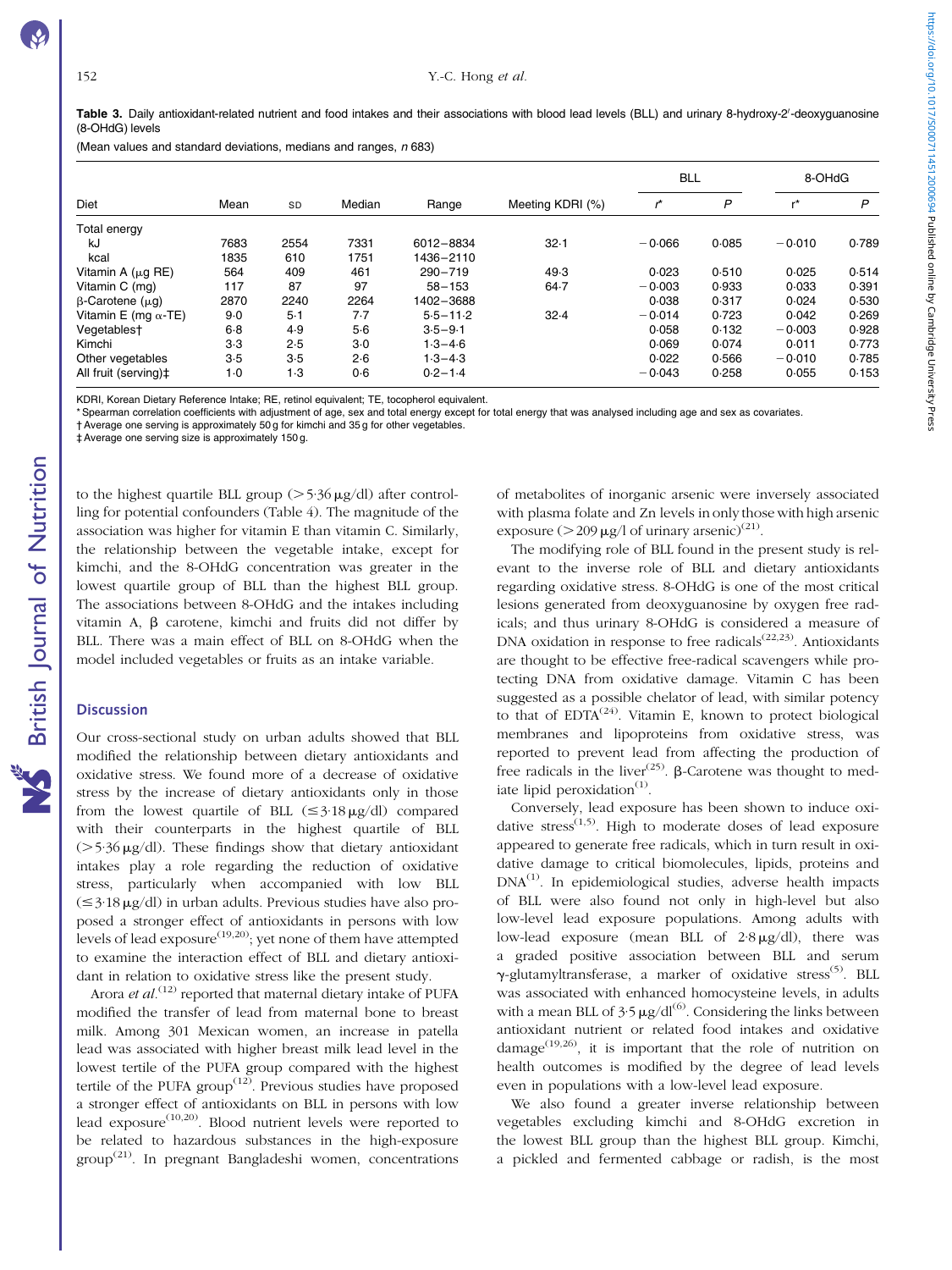|                         |       |          |            | )<br>)<br>)<br>) |                      |   |                |                           |      |         |                     |   |                        |
|-------------------------|-------|----------|------------|------------------|----------------------|---|----------------|---------------------------|------|---------|---------------------|---|------------------------|
|                         |       | Adjusted |            |                  |                      |   |                |                           | BLL† |         |                     |   |                        |
|                         | Diet  |          | Diet x BLL |                  | $21 (53.18 \mu g/d)$ |   |                | $22(3.19 - 4.23 \mu g/d)$ |      |         | 23 (4.24-5-35 µg/dl |   | />5-36 µg/di           |
| lutrient                | ¢     | βŞ       | ā          | ड                | <b>SET</b>           | Q | $\overline{6}$ | <b>SET</b>                | Q    | $\beta$ | <b>SET</b>          | Q | reterence <sup>'</sup> |
| <b>Tramin A</b>         | 0.516 |          |            | 0.061            |                      |   |                |                           |      |         |                     |   |                        |
|                         |       |          |            |                  |                      |   |                |                           |      |         |                     |   |                        |
| Vitamin C<br>Folic acid |       |          |            |                  |                      |   |                |                           |      |         |                     |   |                        |
|                         |       |          |            |                  |                      |   |                |                           |      |         |                     |   |                        |
| 3-Carotene<br>Vitamin E |       |          |            |                  |                      |   |                |                           |      |         |                     |   |                        |
| Il vegetables           |       |          |            |                  |                      |   |                |                           |      |         |                     |   |                        |
| <b>Cimchi</b>           |       |          |            |                  |                      |   |                |                           |      |         |                     |   |                        |
| ther vegetables         |       |          |            |                  |                      |   |                |                           |      |         |                     |   |                        |
| Il fruits               |       |          |            |                  |                      |   |                |                           |      |         |                     |   |                        |

<span id="page-5-0"></span>Multivariate linear regression coefficients for the association of urinary 8-hydroxyguanosine (8-OHdG)\* with daily antioxidant nutrients and related food intakes in the quartiles association of urinary 8-hydroxy-2';-deoxyguanosine (8-OHdG)\* with daily antioxidant nutrients and related food intakes in the quartiles Table 4. Multivariate linear regression coefficients for the association of C1-03) of blood lead levels (BLL) as compared to the Q4 of BLL (n 550) (Q1–Q3) of blood lead levels (BLL) as compared to the Q4 of BLL (n 550) Table 4.

,0·001 0·046 20·202 0·079 0·011 20·088 0·085 0·300 20·034 0·085 0·686 0 ,0·001 0·172 20·109 0·079 0·172 20·082 0·081 0·312 0·038 0·080 0·636 0 388<br>0.639<br>0.0 3.88<br>3.88 3.038<br>2.038 330<br>3312<br>0-0 3<br>3<br>0<br>0<br>0<br>0 38<br>38<br>0.082 172<br>0.172 the covariate-adjusted main effect of each intake (continuous) variable on 8-OHdG. ‡ Represents P-values of the covariate-adjusted main effect of each intake (continuous) variable on 8-OHdG. 9<br>0.079<br>0.0 302<br>0.709<br>0.70 (a) unit conversion: 8-OHd (mmol/mol) (DHO-B (unit conversion: 8-OH)  $\alpha$  ; × 8-OHdG (µg/g creatinine) 0.046<br>0.172  $= 0.04826 \times BL(L \mu g/d).$ † SI unit conversion: BLL (mmol/l) ¼ 0·04826 £ BLL (mg/dl). 55<br>00:00<br>∨∨  $= 0.399$ 'SI unit conversion: 8-OHdG (µmol/mol) 389<br>389<br>0.962 (mmoll) Other vegetables 0·289 All fruits 0·969 unit conversion: BLL P-values of vegerapes Represents her ver<br>fruits  $\frac{1}{5}$ 5 ₹

Log10 8-OHdG values corresponding to the inter-quartile range of log nutrient or one serving of vegetable and fruit intake after adjustment for main effects of BLL and intake measure as well as potential confounders such a Log10 8-OHdG values corresponding to the inter-quartile range of log of log nutrient or one serving of vegetable and fruit intake after adjustment for main effects of BLL and intake measure as well as potential confounders age, sex, education level, alcoholic consumption, smoking, exercise, supplement use, BMI, and total energy intake. BMI, and total energy intake P-values of the covariate-adjusted relationship between intake and BLL variable with 8-OHdG. Represents P-values of the covariate-adjusted relationship between intake and BLL variable with 8-OHdG. P-values of the covariate-adjusted main effect of BLL (categorical variable) on 8-OHdG. § Represents P-values of the covariate-adjusted main effect of BLL (categorical variable) on 8-OHdG. sex, education level, alcoholic consumption, smoking, exercise, supplement use, Represents Represents

important source of vegetables in Korea. Kimchi is also a major intake source of Na, which is a risk factor for hypertension and elevated blood pressure, as is lead  $\exp(\cos(1))$ . Animal studies have shown that high salt intake enhances blood pressure during the development of hypertension via oxidative stress<sup> $(27,28)$ </sup>. For this reason, we divided vegetables into kimchi and other vegetables excluding kimchi. Only the intake of other vegetables showed a greater inverse association with the oxidative stress marker 8-OHdG in participants with the lowest quartile of BLL  $(\leq 3.18 \mu g/dl)$  than those in the highest BLL group  $(>5.36 \,\mu\text{g/dl})$ . Thus, it is plausible to assume that the beneficial role of vegetable intake is weakened by its Na content in addition to the extent of lead exposure.

Unlike other vegetable intake, we found a null association between fruit intake and oxidative stress regardless of BLL in multivariate analyses. Similar to our findings, a review of cancer risk also reported that vegetable rather than fruit intake had a more beneficial role with respect to the reduction of cancer risk<sup> $(29)$ </sup>. Besides, a uniformly low consumption of fruit in the participants of this study would be one of the reasons for the null relationship of fruit consumption with outcome measures. Median fruit intake (0·6 servings/d) of our participants was about 10 % of vegetable consumption (5·6 servings/d).

Our study has some limitations. Even though we used a dichotomous measure of nutrition supplement intake, a lack of quantitative assessment of antioxidant nutrient supplements may underestimate true associations of antioxidants with BLL and oxidative stress. As with any other dietary studies using FFQ, recall bias would be a concern. We used the immunoassay methodology utilising primary monoclonal antibody (clone N45·1) to detect 8-OHdG. However, this ELISA assay could lead to overestimation of 8-OHdG because a variety of components in urine, particularly urea, can cross-react with the N45 $\cdot$ 1 antibody<sup>(30)</sup>. Therefore, urea removal by enzymatic decomposition by urease would have improved accuracy of the measurements, but we did not treat urease before measurement of 8-OHdG. Finally, the cross-sectional nature of this study may preclude generalising the results of the study to urban adults as a whole.

This is the first study to assess the modifying role of BLL in the association between dietary antioxidants and oxidative stress. Moreover, our study is the largest study available to measure oxidative stress, BLL and dietary intake in the general population in Korea to the best of our knowledge.

In conclusion, the finding of this study that dietary antioxidants more significantly reduced oxidative stress in the low-BLL  $(\leq 3.18 \,\mu\text{g/dl})$  group than the high-BLL  $(>5.36 \,\mu\text{g/dl})$ group supports a rationale for increasing the intake of dietary antioxidants besides lowering BLL in the urban population.

# Acknowledgements

The authors declare no conflicts of interest. Y.-C. H., J.-H. L. and E.-H. H. designed the research and conducted the research; S.-Y. O., S.-O. K., M.-S. P., and H. K. analysed the data; Y.-C. H. and S.-Y. O. wrote the paper. S.-Y. O. had https://doi.org/10.1017/S0007114512000694 Published online by Cambridge University Press https://doi.org/10.1017/S0007114512000694 Published online by Cambridge University Press